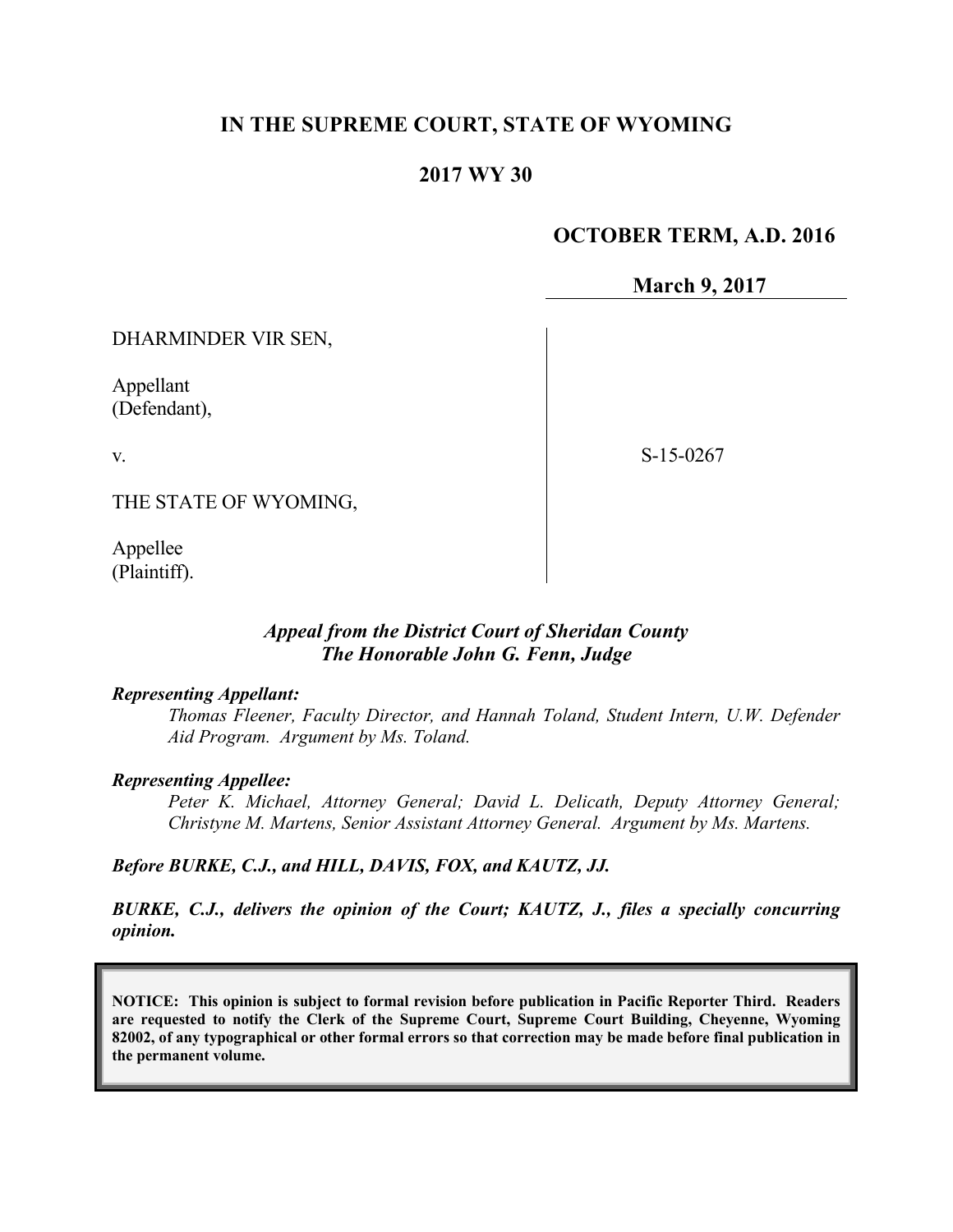### **BURKE, Chief Justice.**

[¶1] Appellant, Dharminder Sen, was convicted of first-degree felony murder, aggravated burglary, and conspiracy to commit aggravated burglary for his participation in the killing of Robert Ernst after breaking into Mr. Ernst's home with Wyatt Bear Cloud and Dennis Poitra, Jr. Sen appealed and, following the United States Supreme Court's decision in *Miller v. Alabama*, 567 U.S. 460, 132 S.Ct. 2455, 183 L.Ed.2d 407 (2012) and our decision in *Bear Cloud v. State*, 2013 WY 18, 294 P.3d 36 (Wyo. 2013) (*Bear Cloud II*), we vacated his sentences and remanded for resentencing on all counts. *Sen v. State*, 2013 WY 47, ¶¶ 48-52, 301 P.3d 106, 124-28 (Wyo. 2013).

[¶2] Sen was resentenced to life imprisonment according to law for the first-degree murder conviction, 20 to 25 years for the conspiracy conviction, and 10 to 25 years for the aggravated burglary conviction. The court ordered the sentences for first-degree murder and conspiracy to run concurrently, and the sentence for aggravated burglary to run consecutively to them. Sen contends his aggregate sentence, which will require him to serve at least 35 years before he becomes parole eligible, violates constitutional protections against cruel and unusual punishment. We affirm.

#### *ISSUES*

[¶3] Sen presents the following issues:

- I. Is Sen's aggregate sentence a *de facto* sentence of life without the possibility of parole, and therefore unconstitutional under the  $8<sup>th</sup>$  Amendment of the United States Constitution and in violation of Article 1, Section 14 of the Wyoming Constitution?
- II. Is Sen's aggravated burglary sentence grossly disproportionate and unconstitutional?

## *FACTS*

[¶4] In August 2009, when he was fifteen years old, Sen, along with Wyatt Bear Cloud and Dennis Poitra, Jr., burglarized the home of Robert and Linda Ernst. During the burglary, Sen shot and killed Mr. Ernst. A more complete recitation of the facts is set forth in *Sen*, ¶ 3, 301 P.3d at 111, and will not be repeated here.

[¶5] After a jury trial, Sen was found guilty of first-degree felony murder, in violation of Wyo. Stat. Ann. § 6-2-101(a) (LexisNexis 2009), conspiracy to commit aggravated burglary, in violation of Wyo. Stat. Ann.  $\S$ § 6-1-303(a) and 6-3-301(a) and (c)(i), and aggravated burglary, in violation of Wyo. Stat. Ann. § 6-3-301(a) and (c)(i). *Sen*, ¶¶ 4, 8,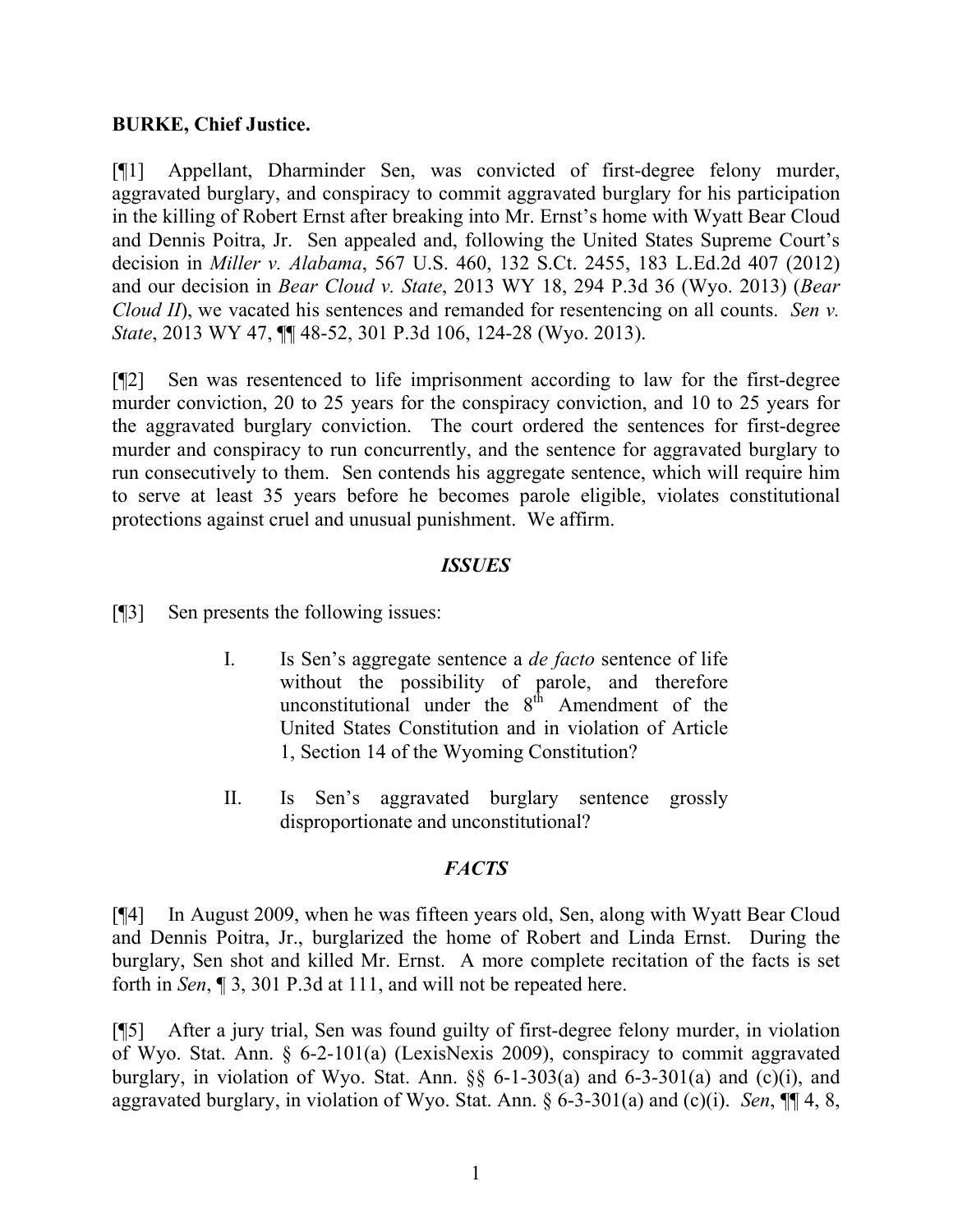301 P.3d at 111-12. Initially, he was sentenced to life imprisonment without the possibility of parole for the first-degree felony murder conviction, 20 to 25 years imprisonment for the aggravated burglary conviction, to be served consecutively to the life sentence, and 20 to 25 years imprisonment for the conspiracy to commit aggravated burglary conviction, to be served consecutively to the other two sentences. *Id.*, ¶ 8, 301 P.3d at 112. Sen appealed his convictions and sentence. While the appeal was pending, the United States Supreme Court issued its decision in *Miller v. Alabama*, 567 U.S. 460, 132 S.Ct. 2455, 183 L.Ed.2d 407 (2012), and we issued our decision in *Bear Cloud II*, 294 P.3d 36. In *Miller*, the Supreme Court held that sentencing schemes imposing mandatory life without the possibility of parole for those under the age of eighteen at the time of their crimes violate the Eighth Amendment's prohibition against cruel and unusual punishment.

[¶6] In *Bear Cloud II*, we held that, under Wyoming law, a sentence of "life according to law" is in effect a life sentence without the possibility of parole, and that such a sentence violates the Eighth Amendment when it is imposed on a juvenile without the benefit of an individualized sentencing hearing. *Id.*, ¶¶ 34, 42, 294 P.3d at 45, 47. We also stated that "because the current statutory scheme provides no other method by which to determine parole eligibility, we hold that when a trial court imposes a sentence of life imprisonment according to law upon a juvenile homicide offender, the trial court must also pronounce a specific period of time which must pass before the juvenile becomes parole eligible." *Id.*, ¶ 47, 294 P.3d at 47-48. We vacated Sen's sentences and remanded for resentencing on all counts. We instructed the district court to conduct a hearing consistent with the requirements of *Miller* and to consider the sentences for all counts together "because Sen's sentence of life without the possibility of parole may have impacted the sentencing decisions with respect to his conspiracy and aggravated burglary convictions, which resulted in an additional 40 to 50 years imprisonment beyond his life term." *Sen*, ¶ 51, 301 P.3d at 127.

[¶7] In accord with our decision, the district court held another sentencing hearing. During that hearing, the court heard testimony from Sen's mother, grandmother, aunt, and several expert witnesses who evaluated Sen. At the conclusion of the hearing, the district court, applying *Miller*, announced: "[T]he Court finds that life without the possibility of parole, . . . is not an appropriate sentence in this matter and the Court must sentence him in the manner in which he has a possibility of parole." The court sentenced Sen to life imprisonment according to law for the first-degree murder conviction and ordered that Sen would become parole eligible under that sentence after 35 years. Sen was also sentenced to 20 to 25 years for conspiracy to commit aggravated burglary, to run concurrently with the life sentence, and to 20 to 25 years for aggravated burglary, to run consecutively to the first two sentences. The aggregate sentence required Sen to serve at least 55 years in prison before becoming parole eligible.

[¶8] Sen appealed a second time. Before the appeal could be decided, however, we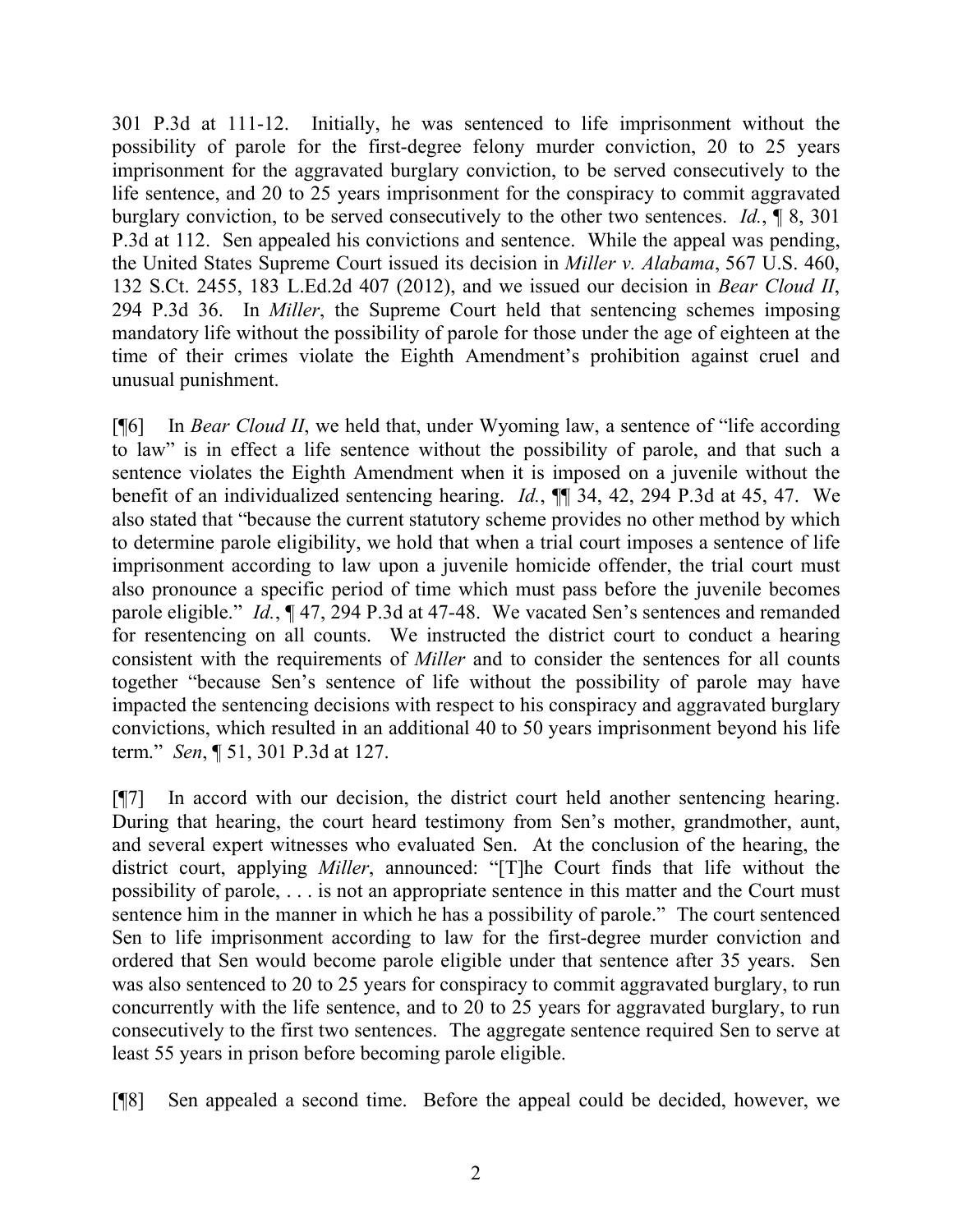issued our decisions in *Bear Cloud v. State*, 2014 WY 113, 334 P.3d 132 (Wyo. 2014) (*Bear Cloud III*) and *State v. Mares*, 2014 WY 126, ¶ 25, 335 P.3d 487, 497-98 (Wyo. 2014). In *Bear Cloud III*, we held that an aggregate sentencing scheme imposing a 45 year period of parole ineligibility constituted a *de facto* life sentence with no meaningful opportunity for release. In *State v. Mares*, we addressed the applicability of statutory amendments pertaining to parole eligibility for juveniles convicted of murder to crimes that were committed prior to the statutory change. The amended statutes were enacted in 2013 and provide that persons convicted of first-degree murder who were under 18 at the time of the offense "shall be punished by life imprisonment" and that they shall be eligible for parole after having served 25 years of their sentence. 2013 Wyo. Sess. Laws, ch. 18, § 1 (amending Wyo. Stat. Ann. §§ 6-2-101(b) and 6-10-301(c)).<sup>1</sup> We held that the amended statutes govern parole eligibility for juveniles already serving life sentences when the amendments became effective. We concluded that

> Any juvenile offender sentenced to life imprisonment under the former law is now, by operation of the amended parole statutes, serving a sentence of life imprisonment with eligibility for parole in twenty-five years, and a juvenile offender serving such a sentence is not required to file a Rule 35 motion to implement that revised sentence.

*Mares*, ¶ 26, 335 P.3d at 498. Accordingly, the amended statutes apply to Sen's sentence.

[¶9] In light of those decisions, the parties filed a stipulated motion seeking a second

 $\overline{a}$ 

2013 Wyo. Sess. Laws, ch. 18, § 1, at 76.

<sup>&</sup>lt;sup>1</sup> Wyo. Stat. Ann. § 6-10-301(c) was modified as follows:

<sup>(</sup>c) Any sentence other than a sentence specifically designated as a sentence of life imprisonment without parole is subject to commutation by the governor. A person sentenced to life imprisonment for an offense committed after the person reached the age of eighteen (18) years is not eligible for parole unless the governor has commuted the person's sentence to a term of years. A person sentenced to life imprisonment for an offense committed before the person reached the age of eighteen (18) years shall be eligible for parole after commutation of his sentence to a term of years or after having served twenty-five (25) years of incarceration, except that if the person committed any of the acts specified in W.S. 7-13-402(b) after having reached the age of eighteen (18) years the person shall not be eligible for parole.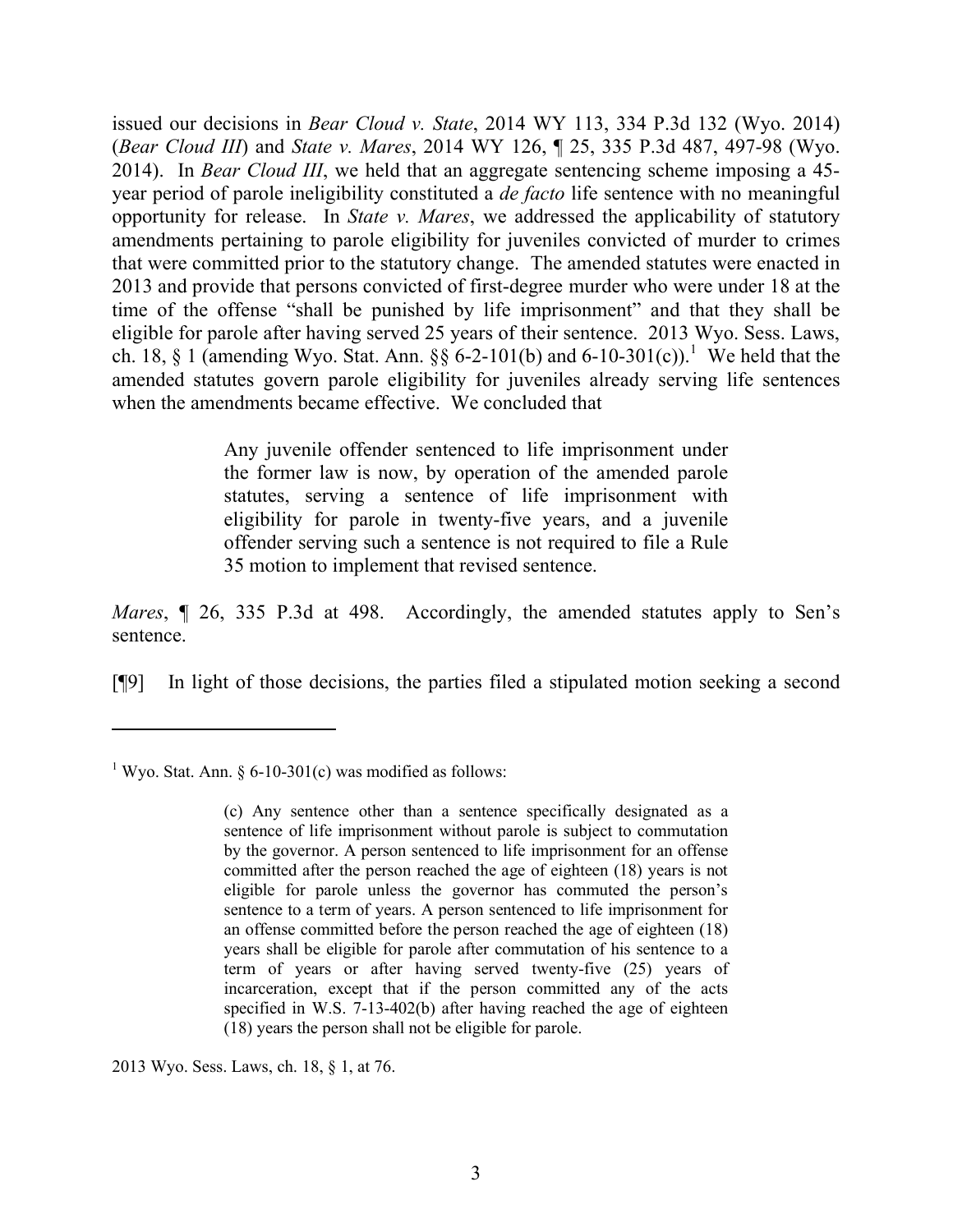remand for resentencing. *Sen v. State*, 2014 WY 148, 337 P.3d 1156 (Wyo. 2014). In support of the motion, the State conceded that Sen's life sentence was subject to the 25 year parole ineligibility requirement in the amended statutes. *Id.*, ¶ 3, 337 P.3d at 1156- 57. We granted the motion and remanded for resentencing on all counts for a second time. *Id.*, ¶ 4, 337 P.3d at 1157. In doing so, we noted that in light of the amendments to Wyo. Stat. Ann.  $\S$  6-2-101(b) and 6-10-301(c), "at the resentencing required by this order, the district court is neither required nor authorized to specify a period of parole ineligibility." *Id.*, ¶ 2, 337 P.3d at 1156.

[¶10] Following another hearing, Sen was resentenced to life imprisonment according to law for first-degree murder; 20 to 25 years for conspiracy to commit aggravated burglary; and 10 to 25 years for aggravated burglary. The court ordered the sentences for firstdegree murder and conspiracy to run concurrently to each other, and the sentence for aggravated burglary to run consecutively to them. The aggregate sentence will require Sen to serve at least 35 years in prison, excluding any credit for good time, before he becomes eligible for parole. This appeal followed.

# *DISCUSSION*

# **I.** *De Facto* **Life Without Parole**

 $\overline{a}$ 

[¶11] In his first issue, Sen contends his sentence is cruel and unusual punishment under the Eighth Amendment to the U.S. Constitution and Article 1, Section 14 of the Wyoming Constitution.<sup>2</sup> Sen, however, does not present a separate analysis under the Wyoming Constitution. Because he does not provide a reasoned argument under Article 1, Section 14, we do not consider a state constitutional claim. *Bear Cloud III*, ¶ 14, 334 P.3d at 137. Our analysis, therefore, is limited to the Eighth Amendment claim. We review *de novo* the issue of whether a sentence violates the Eighth Amendment's prohibition against cruel and unusual punishment. *Sen*, ¶ 43, 301 P.3d at 122.

[¶12] Sen concedes that he was appropriately sentenced to life imprisonment as a result of his first-degree murder conviction. He claims, however, that because he will not be parole eligible for 35 years, the district court imposed a *de facto* life sentence. According to Sen, his "aggregate sentence is functionally equivalent to an LWOP sentence and, therefore, unconstitutional under *Miller* and *Bear Cloud III*."

<sup>&</sup>lt;sup>2</sup> The Eighth Amendment provides "Excessive bail shall not be required, nor excessive fines imposed, nor cruel and unusual punishments inflicted." U.S. Const. amend. VIII. The Wyoming Constitution, in turn, provides "Excessive bail shall not be required, nor excessive fines imposed, nor shall cruel or unusual punishment be inflicted." Wyo. Const. art. 1, § 14.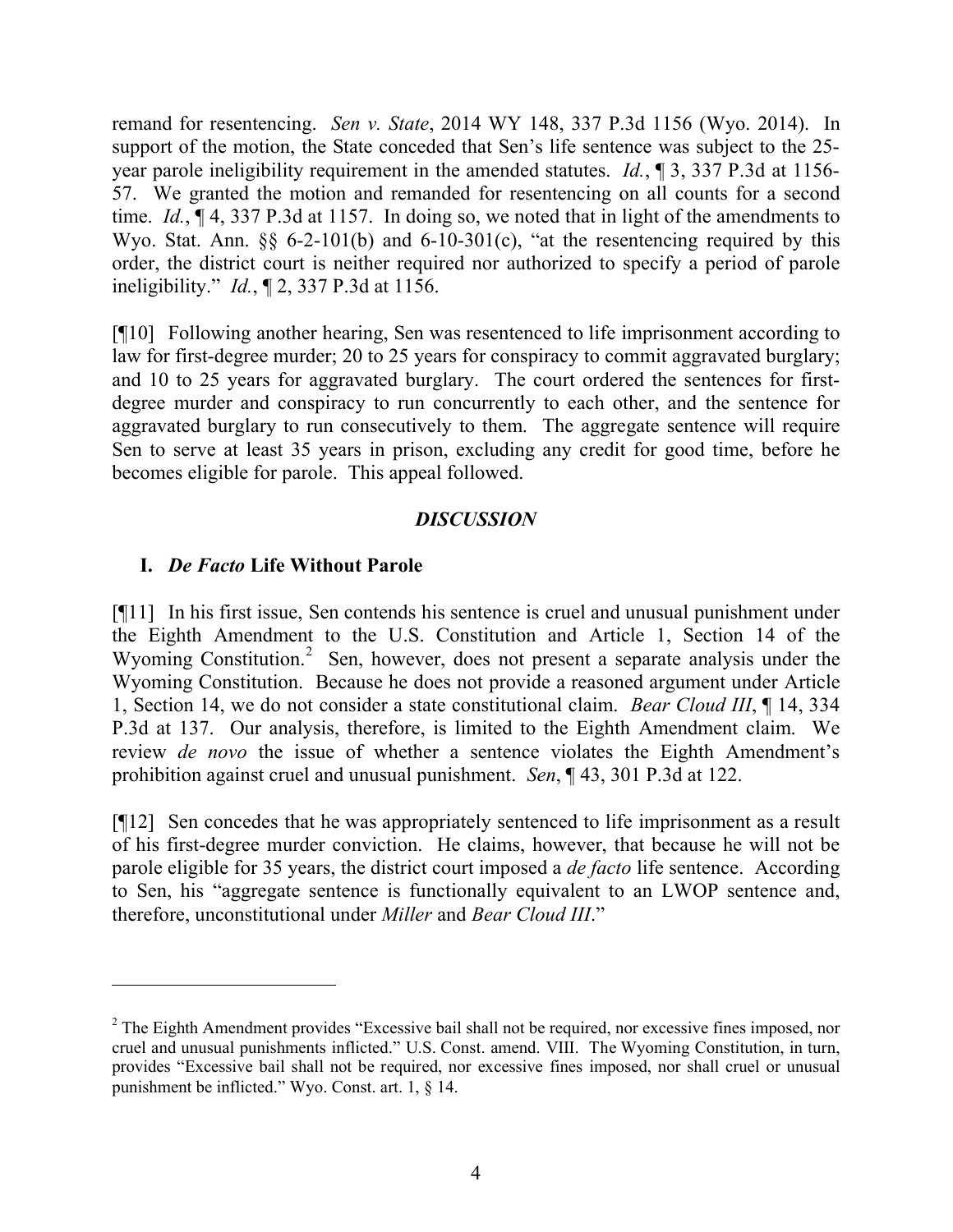[¶13] Our analysis of Sen's claim requires a brief review of the recent precedent applying the Eighth Amendment to juveniles. As set forth in *Bear Cloud III*, the United States Supreme Court, in a series of cases culminating in *Miller v. Alabama*, 567 U.S. 460, 132 S.Ct. at 2464, established "that children are constitutionally different from adults for purposes of sentencing [b]ecause juveniles have diminished culpability and greater prospects for reform." *Bear Cloud III*, ¶ 15, 334 P.3d at 137. That series began with *Roper v. Simmons*, 543 U.S. 551, 567-68, 125 S.Ct. 1183, 1194, 161 L.Ed.2d 1 (2005), in which the Court found that our society views juveniles as "categorically less culpable than the average criminal" and held that the Eighth Amendment prohibits the death penalty for persons under the age of eighteen at the time of the crime. Subsequently, in *Graham v. Florida*, 560 U.S. 48, 130 S.Ct. 2011, 176 L.Ed.2d 825 (2010), the Court adopted a categorical rule against life without parole for juvenile nonhomicide offenders. In that case, the Court determined that the Eighth Amendment does not require that all juvenile non-homicide offenders be guaranteed eventual freedom, but that the juvenile offenders must have "some meaningful opportunity to obtain release based on demonstrated maturity and rehabilitation." *Graham*, 560 U.S. at 75, 130 S.Ct. at 2030.

[¶14] In *Miller*, the Court addressed the constitutionality of penalty schemes in which juveniles who commit murder face a mandatory sentence of life without the possibility of parole. As we noted in *Bear Cloud III*,

> The *Miller* Court began its analysis with a review of Eighth Amendment jurisprudence, saying that "[t]he Eighth Amendment's prohibition of cruel and unusual punishment 'guarantees individuals the right not to be subjected to excessive sanctions."" *Id.* at , 132 S.Ct. at 2463 (quoting *Roper*, 543 U.S. at 560, 125 S.Ct. at 1190). An "excessive sanction" is determined by applying the concept of proportionality — "'punishment for crime should be graduated and proportioned' to both the offender and the offense." *Id.* at , 132 S.Ct. at 2463 (quoting *Roper*, 543 U.S. at 560, 125 S.Ct. at [1190]). "Proportionality" is a concept that also evolves, with "'the evolving standards of decency that mark the progress of a maturing society.'" *Miller*, 567 U.S. at , 132 S.Ct. at 2463 (quoting *Estelle v. Gamble*, 429 U.S. 97, 102, 97 S.Ct. 285, 290, 50 L.Ed.2d 251 (1976)).

*Id.*, ¶ 25, 334 P.3d at 140. Ultimately, the *Miller* Court held that the mandatory penalty schemes at issue prevented a judge from taking into account the distinctive attributes of youth and their effect on the penological justifications before imposing the harshest sentences on juvenile offenders: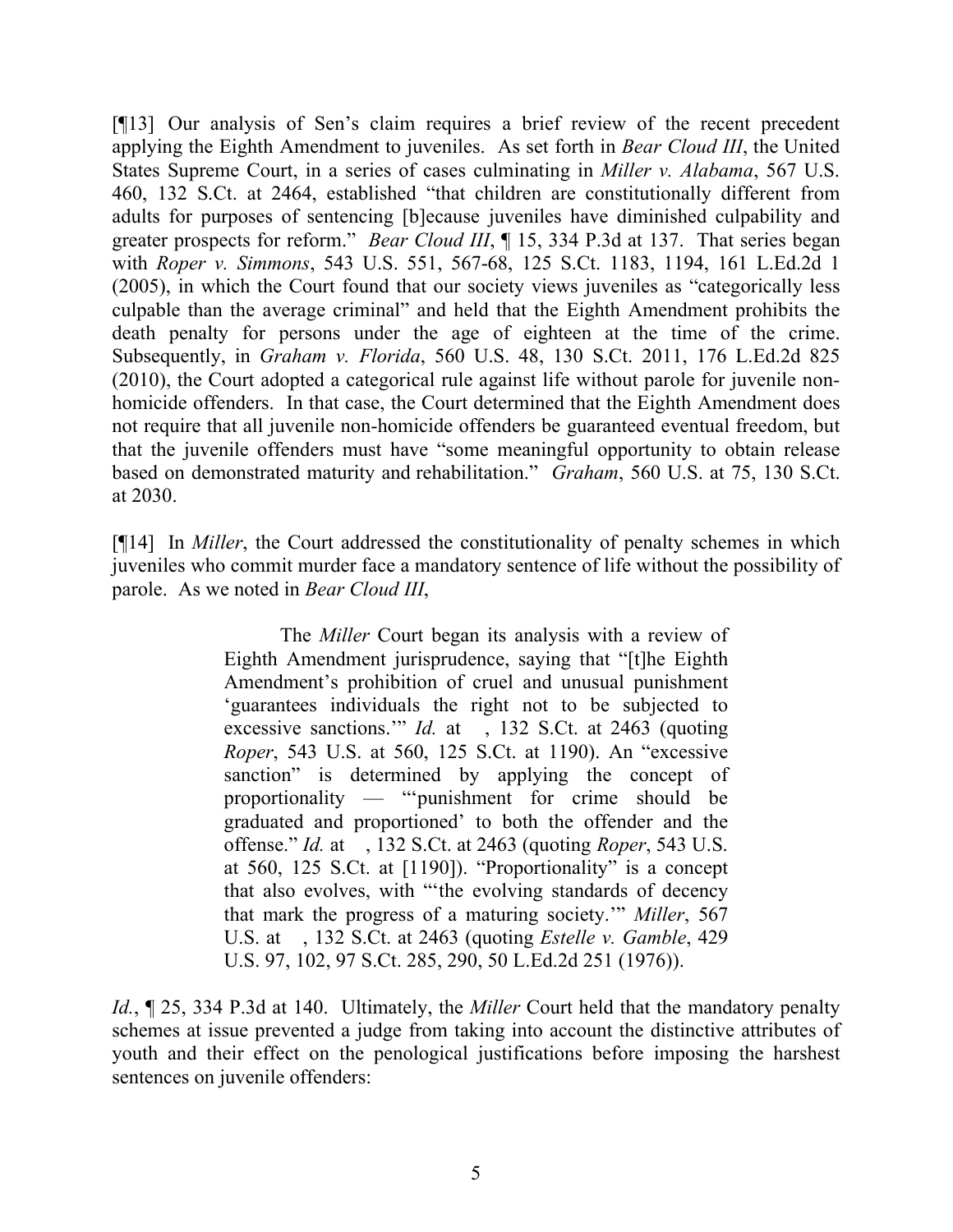By removing youth from the balance – by subjecting a juvenile to the same life-without-parole sentence applicable to an adult – these laws prohibit a sentencing authority from assessing whether the law's harshest term of imprisonment proportionately punishes a juvenile offender. That contravenes *Graham*'s (and also *Roper*'s) foundational principle: that imposition of a State's most severe penalties on juvenile offenders cannot proceed as though they were not children.

*Miller*, 567 U.S. at \_\_\_, 132 S.Ct. at 2466. Accordingly, *Miller* required an individualized sentencing hearing that takes into account "how children are different, and how those differences counsel against irrevocably sentencing them to a lifetime in prison." *Id.*, 567 U.S. at \_\_\_, 132 S.Ct. at 2469.

[¶15] Most recently, in *Montgomery v. Louisiana*, 577 U.S. \_\_\_, 136 S.Ct. 718, 725, 193 L.Ed.2d 599 (2016), the Court addressed the issue of whether *Miller* applied retroactively to cases on collateral review. The Court determined that its holding in *Miller* should be given retroactive effect because it announced a substantive rule of constitutional law. *Id.* at \_\_\_, 136 S.Ct. at 736. The Court emphasized that *Miller* barred life in prison without the possibility of parole for "all but the rarest of juvenile offenders, those whose crimes reflect permanent incorrigibility." *Id.* at  $\qquad$ , 136 S.Ct. at 734. Further, the Court stated that "*Miller* . . . did more than require a sentencer to consider a juvenile offender's youth before imposing life without parole; it established that the penological justifications for life without parole collapse in light of 'the distinctive attributes of youth.'" *Id.* The Court concluded that, in light of what it had said in *Roper*, *Graham*, and *Miller* about how children are constitutionally different from adults in their level of culpability, "hope for some years of life outside prison walls must be restored" to those prisoners whose crimes did not reflect irreparable corruption. *Id.* at \_\_\_, 136 S.Ct. at 736-37.

[¶16] As indicated above, we first applied the teachings of *Miller* in a series of cases involving Sen's co-defendant, Wyatt Bear Cloud. Bear Cloud was originally sentenced to 20 to 25 years in prison for aggravated burglary; life in prison "according to law" for first-degree murder, to be served consecutively to the aggravated burglary sentence; and 20 to 25 years in prison for conspiracy to commit aggravated burglary, to be served concurrently with the first-degree murder sentence. *Bear Cloud v. State*, 2012 WY 16, ¶ 15, 275 P.3d 377, 384 (Wyo. 2012) (*Bear Cloud I*). We affirmed those convictions and sentences in *Bear Cloud I.* In *Bear Cloud II*, however, following the Supreme Court's decision in *Miller*, we held that Bear Cloud's sentence of "life according to law" was in effect a life sentence without the possibility of parole, and that such a sentence violates the Eighth Amendment when it is imposed on a juvenile without the benefit of an individualized sentencing hearing. *Bear Cloud II*, ¶¶ 34, 42, 294 P.3d at 45, 47. Accordingly, we remanded the case to the district court for a new hearing on Bear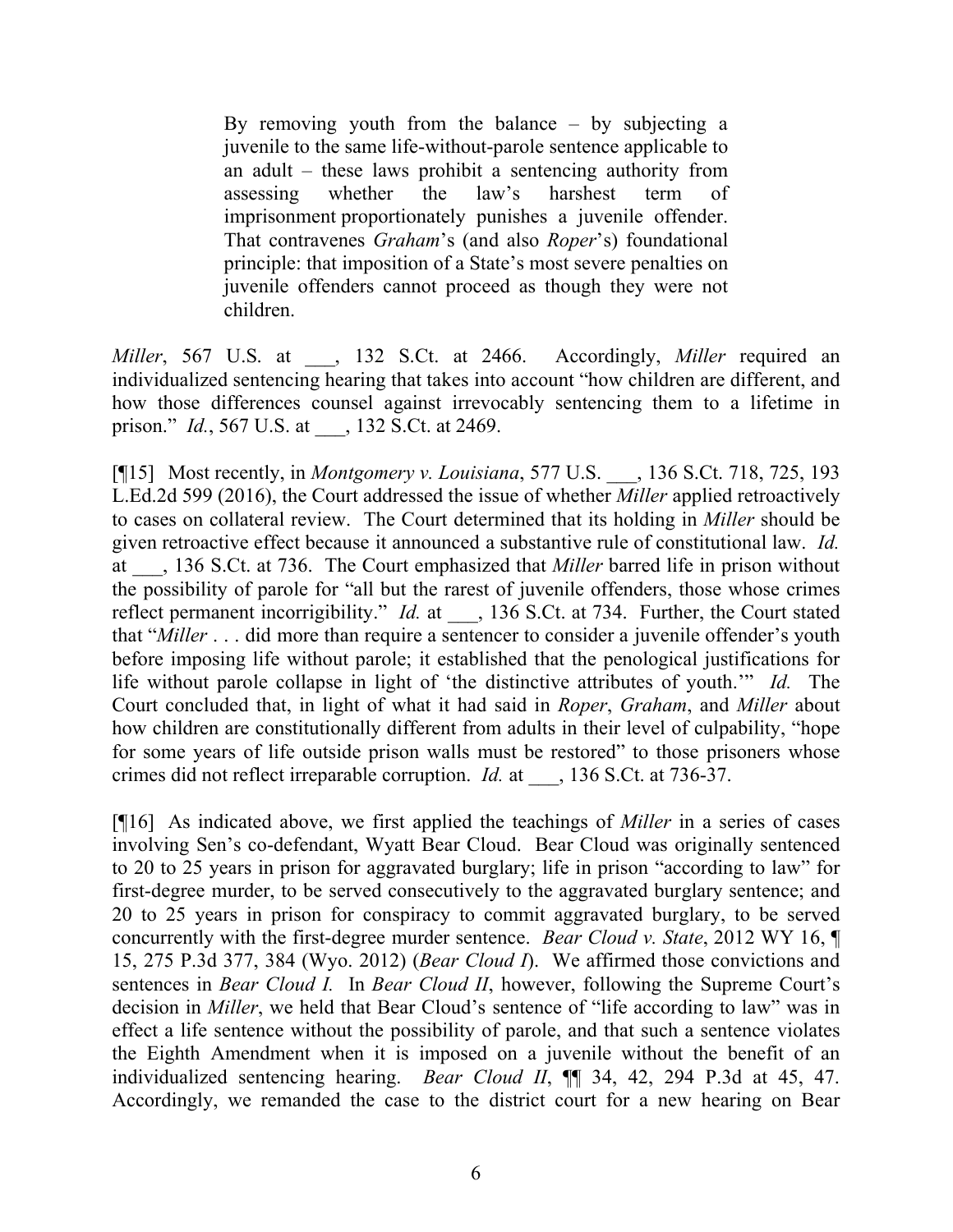Cloud's sentence for his first-degree murder conviction. *Id.*, ¶¶ 42, 49, 294 P.3d at 47, 48. We also held that "[o]nly the life sentence for first-degree murder is at issue in this appeal." *Id.*, ¶ 9, 294 P.3d at 40. As noted above, the Wyoming legislature subsequently amended the laws governing juvenile parole eligibility by providing that persons convicted of first-degree murder who were under 18 at the time of the offense "shall be punished by life imprisonment," and that they shall be eligible for parole after having served 25 years of their sentence. 2013 Wyo. Sess. Laws, ch. 18, § 1 (amending Wyo. Stat. Ann.  $\S$  6-2-101(b) and 6-10-301(c)).

[¶17] Upon remand, the district court held an individualized sentencing hearing in conformance with the requirements of *Miller*. *Bear Cloud III*, ¶ 9, 334 P.3d at 136. Following the hearing, the court sentenced Bear Cloud to life in prison with the possibility of parole after serving 25 years on the felony murder charge, to run consecutive to the previously imposed sentence of 20 to 25 years for aggravated burglary, and concurrent to the sentence of 20 to 25 years for conspiracy. *Id.*, ¶ 11, 334 P.3d at 136. The effect of this sentencing structure was that the earliest possible meaningful opportunity for Bear Cloud's release would have been in 45 years, when he reached the age of 61. *Id.* In accordance with our decision in *Bear Cloud II*, the district court concluded that Bear Cloud's sentences for aggravated burglary and conspiracy were not before the court. *Id.*, ¶ 10, 334 P.3d at 136. Consequently, the court did not consider the entire sentencing package when it held the resentencing hearing.

[¶18] In *Bear Cloud III*, Bear Cloud challenged the district court's failure to consider his sentences for aggravated burglary and conspiracy at his resentencing hearing. The issue we addressed was whether a juvenile offender sentenced to a lengthy *aggregate* sentence – mandating 45 years of parole ineligibility – is also afforded the protections of the individualized sentencing scheme mandated in *Miller*. *Bear Cloud III*, ¶ 32, 334 P.3d at 141. We answered that question in the affirmative: a "lengthy aggregate sentence for closely-related crimes whose practical effect is that the juvenile offender will spend his lifetime in prison triggers the Eighth Amendment protections set forth by the United States Supreme Court in *Miller.*" *Bear Cloud III*, ¶¶ 32-33, 334 P.3d at 141-42. In doing so, we held that an aggregate sentence mandating 45 years of parole ineligibility constitutes a *de facto* life sentence. *Id.*<sup>3</sup> We stated that "On remand, the district court

 $\overline{a}$ 

<sup>3</sup> The State asks us to overrule our conclusion, in *Bear Cloud III,* that *Miller* applies to lengthy aggregate sentences. We decline to do so. In *Bear Cloud III*,  $\P$  35-36, 334 P.3d at 142-44, we recognized a split of authority on the question and determined that those decisions finding *Miller* applicable to aggregate sentences were better reasoned. The State has not presented any authority which causes us to revisit that decision. We note that several of the cases cited by the State in support of its position that *Miller* does not apply to aggregate sentences involved *habeas corpus* proceedings. In those cases, the standard for determining error is whether the state court's adjudication of the defendant's Eighth Amendment claim is "contrary to, or involved an unreasonable application of, clearly established Federal law." *See*, *e.g.,*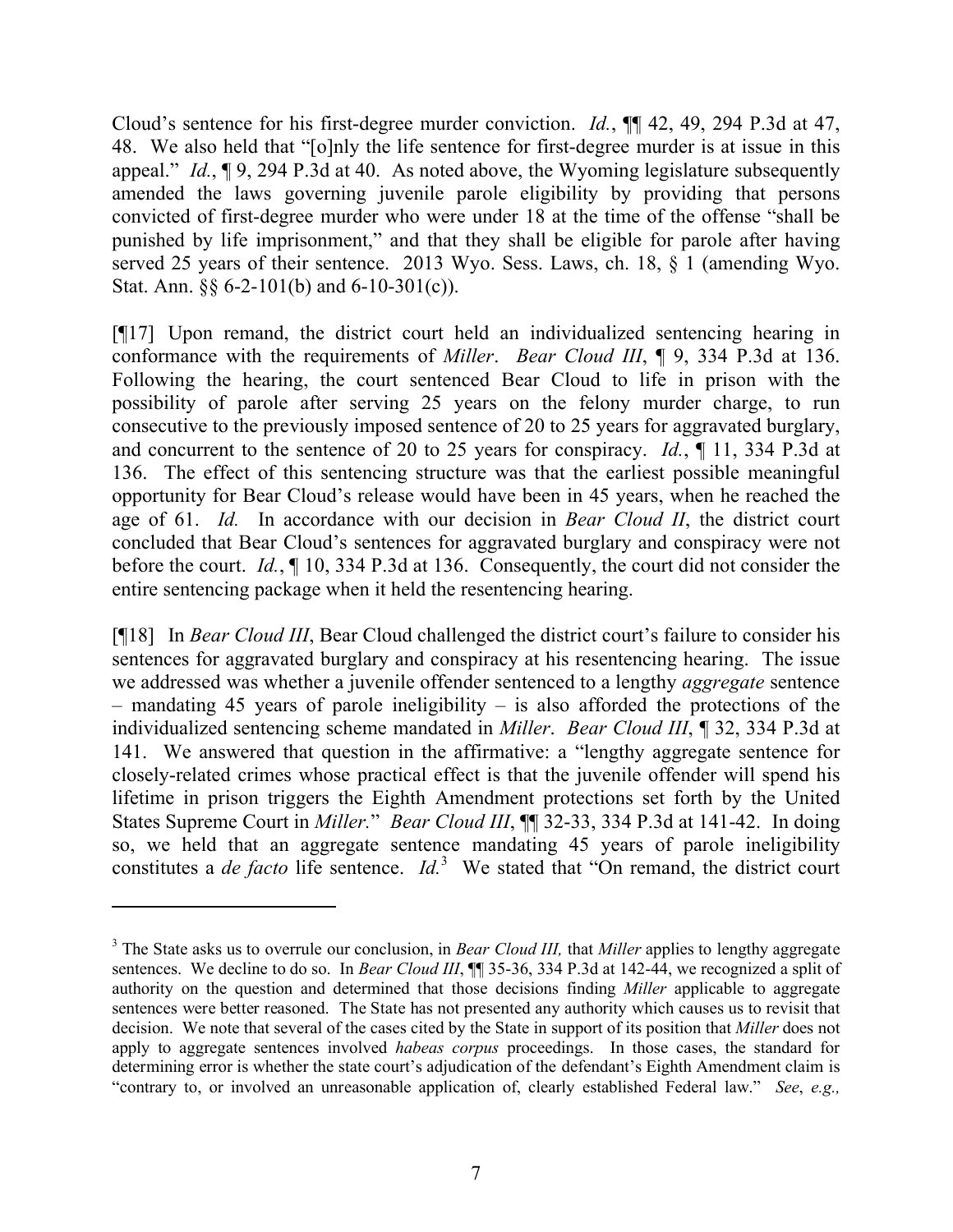should weigh the entire sentencing package, and in doing so it must consider the practical result of lengthy consecutive sentences." *Id.*, ¶ 36, 334 P.3d at 143 (footnote omitted).

[¶19] With this precedent in mind, we turn to our analysis of Sen's claim. Unlike Bear Cloud, Sen does not claim he did not receive an individualized sentencing hearing in compliance with the requirements of *Miller* and *Bear Cloud III*. Rather, he contends his sentence is unconstitutional because it is "functionally equivalent" to a sentence of life without the possibility of parole. We disagree.

[¶20] Sen claims, broadly, that any aggregate sentencing structure imposed on a juvenile offender which results in a period of parole ineligibility beyond 25 years is unconstitutional. Sen relies upon the statutory amendments providing for parole eligibility for juveniles to support that contention. His reliance is misplaced.

[¶21] There is no indication that our legislature intended for the 25-year period of parole ineligibility set forth in Wyo. Stat. Ann. § 6-10-301(c) to apply to aggregate sentences imposed for multiple crimes. The statute provides "A person sentenced to life imprisonment for *an offense* committed before the person reached the age of eighteen (18) years shall be eligible for parole after commutation of his sentence to a term of years or after having served twenty-five (25) years of incarceration . . . ." (Emphasis added.) In *Bear Cloud III*, we determined that the aggregate sentence resulting in parole ineligibility for 45 years was a *de facto* life sentence and unconstitutional. However, we did not indicate that any aggregate sentence exceeding 25 years of parole ineligibility was unconstitutional. Rather, we implicitly acknowledged the sentencing court's authority to impose consecutive sentences upon a juvenile convicted of first-degree murder. We remanded to the district court to consider "the practical result of lengthy consecutive sentences." *Bear Cloud III*, ¶ 36, 334 P.3d at 143. Sen has not provided any precedent from any jurisdiction supporting his contention, and we have found none. Accordingly, we reject his claim that any sentence resulting in parole ineligibility in excess of 25 years is unconstitutional.

[¶22] Sen also claims that his aggregate sentence, resulting in 35 years of parole ineligibility, is unconstitutional because, according to Sen, it is "functionally equivalent" to a life without parole sentence. With respect to this claim, Sen has again failed to provide us with any precedent from any jurisdiction supporting his assertion.<sup>4</sup> As we

*Bunch v. Smith*, 685 F.3d 546, 549 (6th Cir. 2012); *Moore v. Biter*, 742 F.3d 917 (9th Cir. 2014). That, however, is not the appropriate standard for this Court to use in a direct appeal of a sentencing determination.

<sup>&</sup>lt;sup>4</sup> Indeed, Sen has cited no decision other than *Bear Cloud III* in which a court has determined that a sentence carrying less than 45 years of parole ineligibility constitutes a *de facto* life sentence or fails to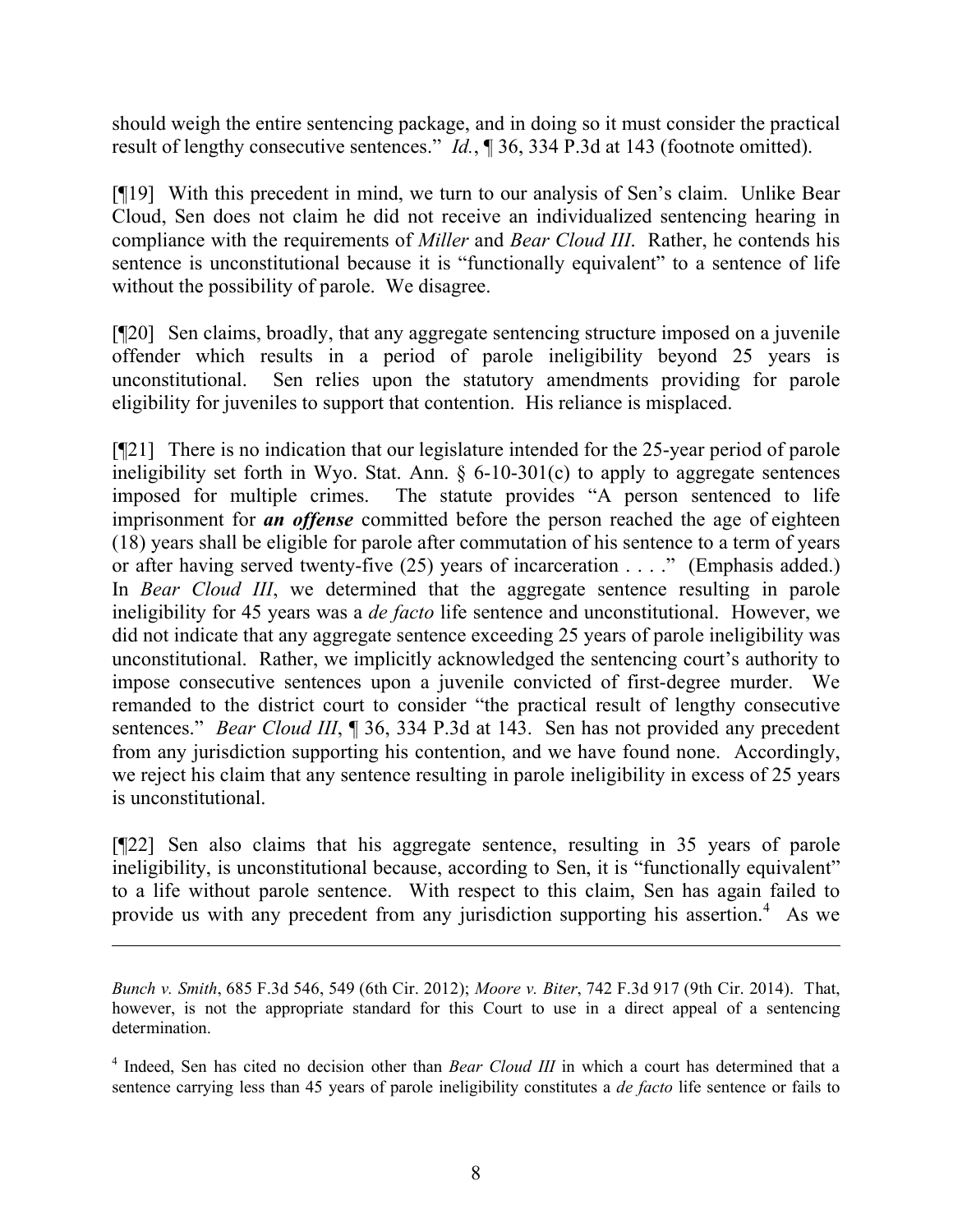noted in *Bear Cloud III*, ¶ 35 n.10, 334 P.3d at 143 n.10, however, at least one other court has found that a 35-year period of parole ineligibility does provide a meaningful opportunity for release. *State v. Sanders*, No. 2012AP1517, 2014 WI App 97, 356 Wis. 2d 829, 855 N.W.2d 720, 2014 Wisc. App. LEXIS 646, ¶¶ 14-15, 2014 WL 3819456, ¶¶ 14-15 (Wis. Ct. App. August 5, 2014) (unpublished disposition). Sen also relies upon the same life expectancy data that we rejected in *Bear Cloud III* to support his claim that his aggregate sentence fails to provide him any meaningful opportunity for release.<sup>5</sup> As in *Bear Cloud III*, we decline to make any projections of Sen's life expectancy.

[¶23] The issue of how long a juvenile may be sentenced to prison before he becomes parole eligible has been the subject of considerable judicial attention in the wake of *Graham* and *Miller*. Some jurisdictions have chosen to treat the juvenile's life expectancy as a key factual issue to be determined by the sentencing court. In these jurisdictions, however, it is unclear how much life expectancy must remain at the time of parole eligibility in order to constitute a "meaningful opportunity for release."

> "[L]ife expectancy projections derived on appeal [have varied] widely in recent juvenile LWOP cases," from as high as 80 years for an 18-year-old defendant to as low as 64.6 years for a 17-year-old defendant. (*People v. Gonzalez* (2014) 225 Cal.App.4th 1296, 1307 [170 Cal. Rptr. 3d 883], review granted July 23, 2014, S219167; *see People v. Mendez* (2010) 188 Cal.App.4th 47, 63 [114 Cal. Rptr. 3d 870] [life expectancy for an 18-year-old male is 76 years, citing National Center for Health Statistics, Centers for Disease Control, National Vital Statistics Reps. (June 28, 2010) table 2, vol. 58, No. 21 and *People v. Romero* (2002) 99 Cal.App.4th 1418, 1427–1428 [122 Cal. Rptr. 2d 399]]; *People v. Solis, supra*, 224 Cal.App.4th at p. 734, fn. 2 [life expectancy for a 17 year old is 72 years based on actuarial tables].)

provide a meaningful opportunity for release. The State contends we should overrule *Bear Cloud III* and hold that a 45-year period of parole ineligibility does not constitute a *de facto* life sentence. We decline to do so, and note that it is not necessary to address the State's claim in order to resolve the issues presented in this appeal.

<sup>&</sup>lt;sup>5</sup> While we stated that the study "seems to demonstrate that the life expectancy of incarcerated youthful offenders is significantly reduced compared to that of the general population," we note that the data collected was based on juveniles sentenced to natural life sentences, which provide no opportunity for release, rather than lengthy term-of-years sentences. *Bear Cloud III*, ¶ 33, 334 P.3d at 142; http://fairsentencingofyouth.org/wp-content/uploads/2010/02/Michigan-Life-Expectancy-Data-Youth-Serving-Life.pdf.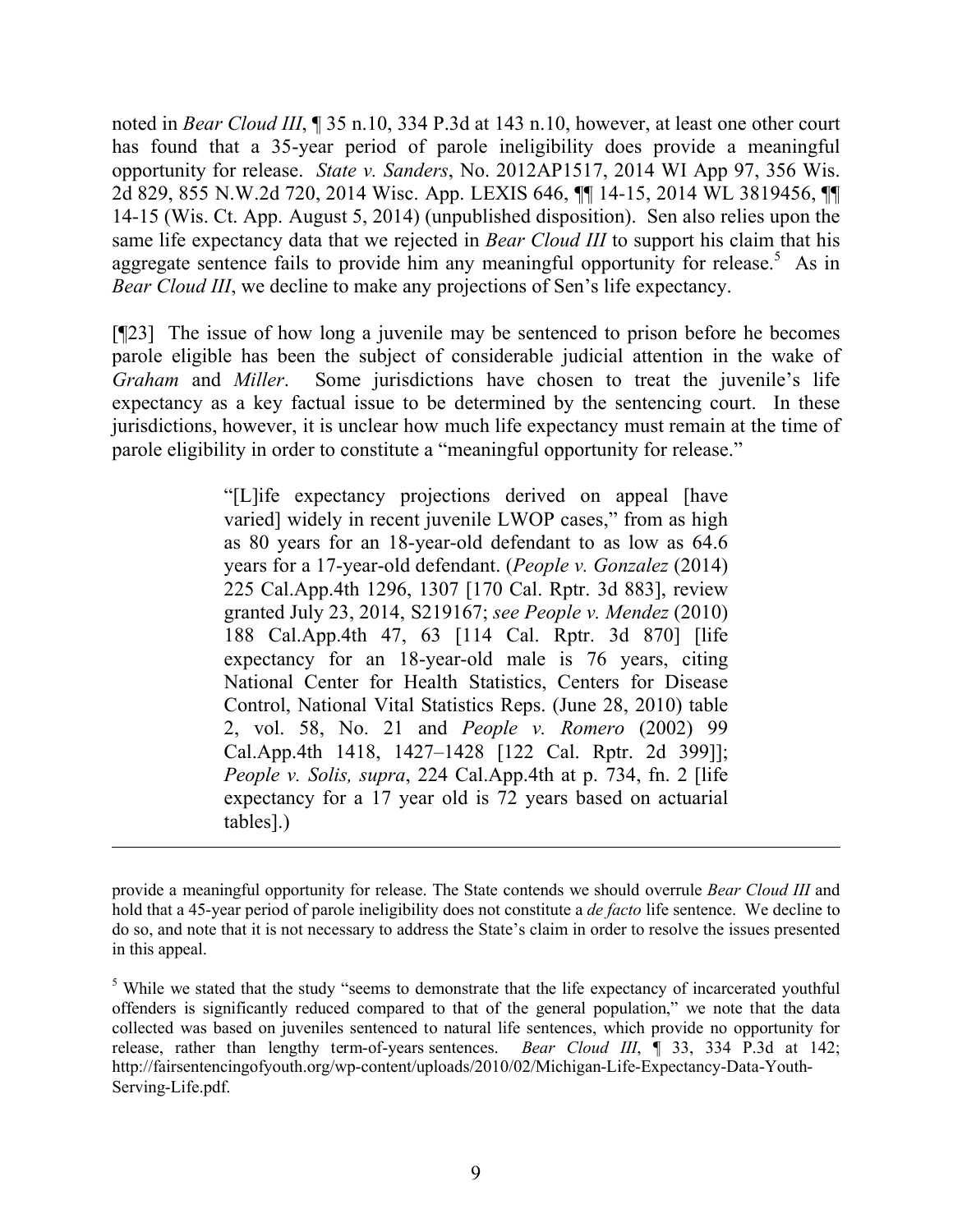*People v. Turner*, 200 Cal. Rptr. 3d 739, 754 (Cal. App. 1st 2016). In *People v. Caballero*, 55 Cal. 4th 262, 145 Cal. Rptr. 3d 286, 282 P.3d 291, 294 n.3 (2012), which held that *Miller* and *Graham* apply to lengthy or aggregate sentences, the California Supreme Court determined that "life expectancy" means the normal life expectancy of a healthy person of the defendant's age and gender living in the United States. In contrast, other courts have recognized the argument that long-term incarceration presents health and safety risks that tend to decrease life expectancy as compared to the general population. *See, e.g.*, *People v. J.I.A.*, No. G040625, 2013 Cal. App. Unpub. LEXIS 706, at \*15-18, 2013 WL 342653, at \*5 (Cal. Ct. App. Jan. 30, 2013) (unpublished opinion); *People v. Lucero*, P.3d , 2013 Colo. App. LEXIS 510, at \*10, 2013 WL 1459477, at \*4 (Colo. App. 2013).

[¶24] Other authority, however, rejects specific projections of the defendant's life expectancy as a factor to be used in reviewing a juvenile's sentence. As we noted in *Bear Cloud III*, ¶ 33, 334 P.3d at 142, the Iowa Supreme Court, in *State v. Null*, 836 N.W.2d 41, 71 (Iowa 2013) concluded that it does "not believe the determination of whether the principles of *Miller* or *Graham* apply in a given case should turn on the niceties of epidemiology, genetic analysis, or actuarial sciences in determining precise mortality dates." We agreed with *Null* in *Bear Cloud III*, and we declined to make any projections of Bear Cloud's life expectancy based on the data he presented to the district court. There is no reason for us to depart from that determination in this case.

[¶25] Sen will be eligible for parole when he is approximately 50 years old. He has failed to establish that this sentence does not provide him a meaningful opportunity for release. It is not a *de facto* life sentence and does not violate the Eighth Amendment.

## **II. Proportionality**

[¶26] In his second issue, Sen contends his sentence of 10 to 25 years for aggravated burglary, viewed in isolation, violates the Eighth Amendment and Article 1, Section 14 of the Wyoming Constitution. Again, however, he does not present an independent analysis under the Wyoming Constitution. As a result, our analysis is limited to his Eighth Amendment claim. We apply a *de novo* review to Sen's constitutional challenge*. Sen*, ¶ 43, 301 P.3d at 122.

[¶27] Sen claims his sentence for aggravated burglary is grossly disproportionate to his crime. He characterizes his crime as "car-hopping," and asserts there is substantial disparity between his sentence and sentences for similar crimes in Wyoming. He also suggests the district court should not have considered the fact that he subsequently used the gun obtained in the burglary to shoot and kill his victim. Further, he contends the district court did not consider his age when sentencing him for aggravated burglary, as required under *Miller*.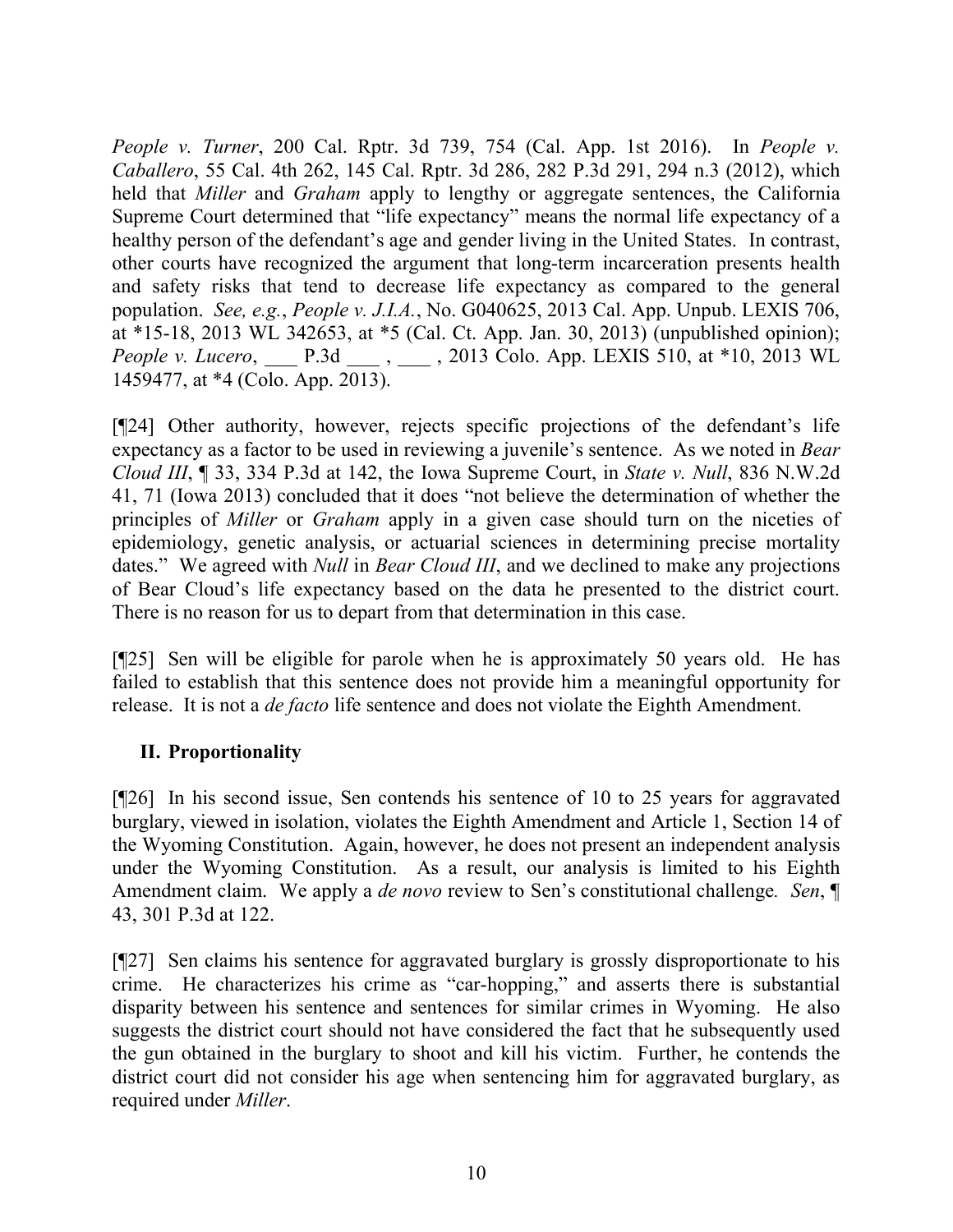[¶28] In Wyoming, aggravated burglary is a felony punishable by not less than 5 nor more than 25 years in prison. Wyo. Stat. Ann. § 6-3-301(c). Sen does not suggest an appropriate length for his aggravated burglary sentence. Rather, echoing the argument in his first issue, he suggests that any sentence for aggravated burglary should have been ordered to run concurrently to his life sentence for first-degree murder. We do not agree.

[¶29] We have repeatedly stated that "A court is given broad discretion in sentencing and may consider a wide variety of factors about the defendant and his crimes." *Frederick v. State*, 2007 WY 27, ¶ 26, 151 P.3d 1136, 1144 (Wyo. 2007) (citing *Manes v. State*, 2004 WY 70, ¶ 9, 92 P.3d 289, 292 (Wyo. 2004)). In *Noel v. State*, 2014 WY 30, ¶ 42, 319 P.3d 134, 148 (Wyo. 2014), we noted that "a sentencing court may consider evidence that supports a charge greater than the conviction for which the defendant is being sentenced as well as evidence of other crimes committed by the defendant." Further, in *Frederick*, ¶ 26, 151 P.3d at 1145, we stated that "Victim impact information about other crimes or convictions unrelated to the particular crime for which sentence is about to be imposed is permissible." Accordingly, the district court could properly consider Sen's conduct before and after the aggravated burglary in fashioning an appropriate sentence.

[¶30] Sen points to several cases from Wyoming and elsewhere to support his claim that his sentence for aggravated burglary is disproportionate to the crime. He relies on *Solem v. Helm*, 463 U.S. 277, 292, 103 S.Ct. 3001, 3011, 77 L.Ed.2d 637 (1983), which held that

> a court's proportionality analysis under the Eighth Amendment should be guided by objective criteria, including (i) the gravity of the offense and the harshness of the penalty; (ii) the sentences imposed on other criminals in the same jurisdiction; and (iii) the sentences imposed for commission of the same crime in other jurisdictions.

Since *Solem*, however, we have held that a comparison to sentences in other cases is appropriate only in exceptional circumstances. In *Oakley v. State*, 715 P.2d 1374, 1379 (Wyo. 1986), we stated that

> We will not engage in a lengthy analysis under all three of the *Solem* criteria, including a consideration of the sentences imposed on similarly situated defendants in this and other jurisdictions, except in cases where the mode of punishment is unusual or where the relative length of sentence to imprisonment is extreme when compared to the gravity of the offense (the first of the *Solem* criteria).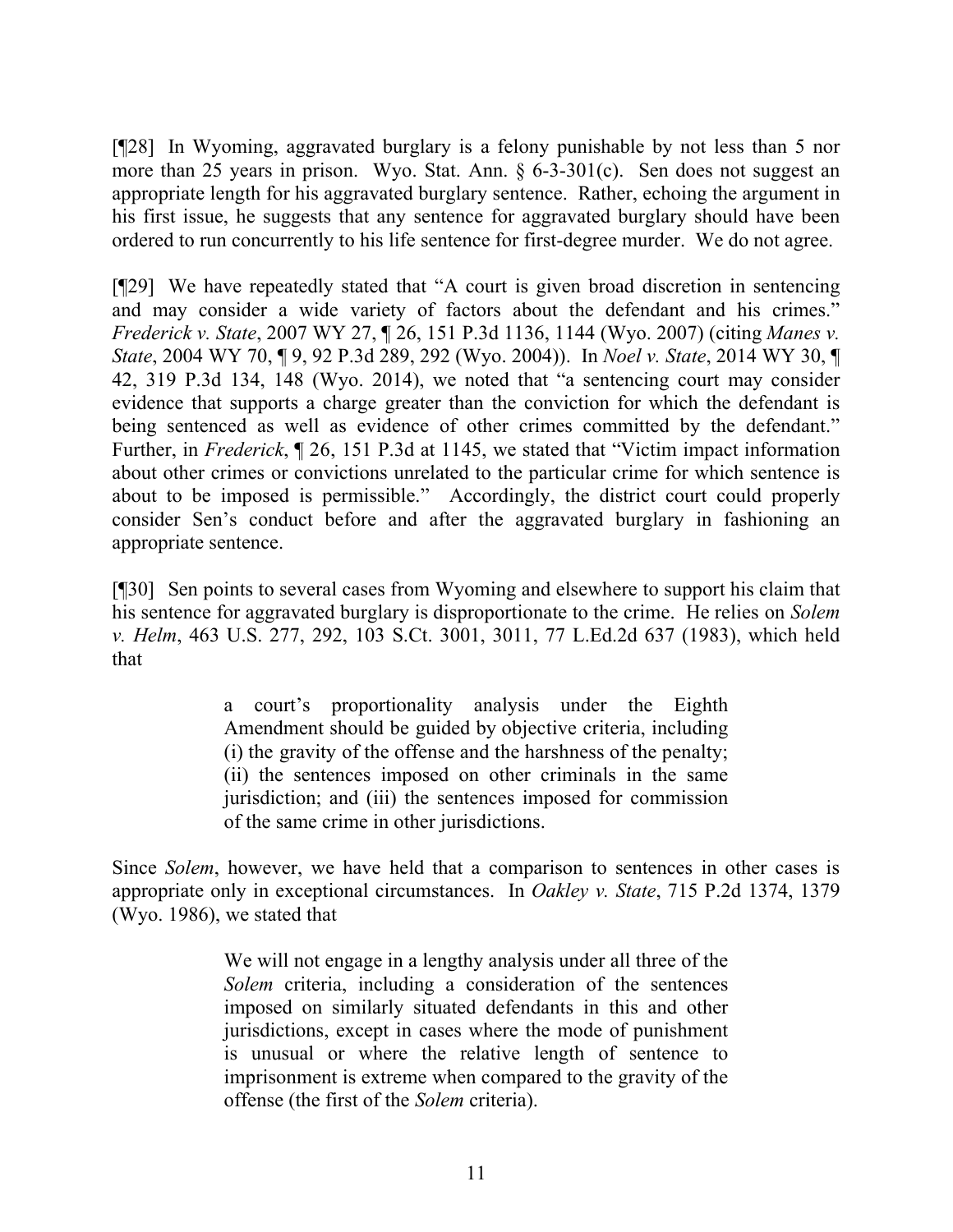Similarly, in *Dodge v. State*, 951 P.2d 383, 385 (Wyo. 1997), we stated that

[T]his court has adhered to the rule that we will not undertake a lengthy analysis under all three of the *Solem* criteria "except in cases where the mode of punishment is unusual or where the relative length of sentence to imprisonment is extreme when compared to the gravity of the offense." . . . Our rule is in accord with the approach taken by the United States Supreme Court in *Harmelin v. Michigan*, where the court concluded that the *Solem* proportionality analysis is appropriate only "in the rare case in which a threshold comparison of the crime committed and the sentence imposed leads to an inference of gross disproportionality." [*Harmelin*,] 501 U.S. 957, 1005, 111 S.Ct. 2680, 2707, 115 L.Ed.2d 836 (1991) (Kennedy, J., concurring).

*See also Sampsell v. State*, 2001 WY 12, ¶ 10, 17 P.3d 724, 728 (Wyo. 2001); *Suval v. State*, 6 P.3d 1272, 1274 (Wyo. 2000).

[¶31] Sen claims we should compare his sentence to Bear Cloud's, asserting that Bear Cloud's case provides an "exact factual scenario available for analysis."<sup>6</sup> The record is clear, however, that Bear Cloud's case does not provide an exact factual scenario for comparison. Sen had a more extensive juvenile history than Bear Cloud. Sen also had a number of infractions during his incarceration that distinguish him from Bear Cloud. Most significantly, Sen used the gun acquired during the burglary to shoot and kill Mr. Ernst. The court properly considered these factors in fashioning an appropriate sentence.

[¶32] This is not the rare case in which a threshold comparison of the crime committed and the sentence imposed leads to an inference of gross disproportionality. This is not, as Sen would suggest, simply a "car-hopping" case. There is no question that Sen stole the gun. He practiced with it. He then broke into a house in the middle of the night and used that gun to shoot and kill Mr. Ernst in his bed, in front of his wife. The sentence is within the range of 5 to 25 years specified in Wyo. Stat. Ann.  $\S 6$ -3-301(c).<sup>7</sup> We are unable to

<sup>&</sup>lt;sup>6</sup> Sen requests that we take judicial notice of the fact that, upon remand in *Bear Cloud III*, Bear Cloud's sentences have been ordered to be served concurrently, resulting in a 25-year period of parole ineligibility. We take notice of this fact only for purposes of our discussion in this case.

<sup>&</sup>lt;sup>7</sup> "[W]e do not set aside a sentence if it is within the legislatively mandated minimum and maximum terms in the absence of a clear abuse of discretion." *Kenyon v. State*, 2004 WY 100, ¶ 11, 96 P.3d 1016,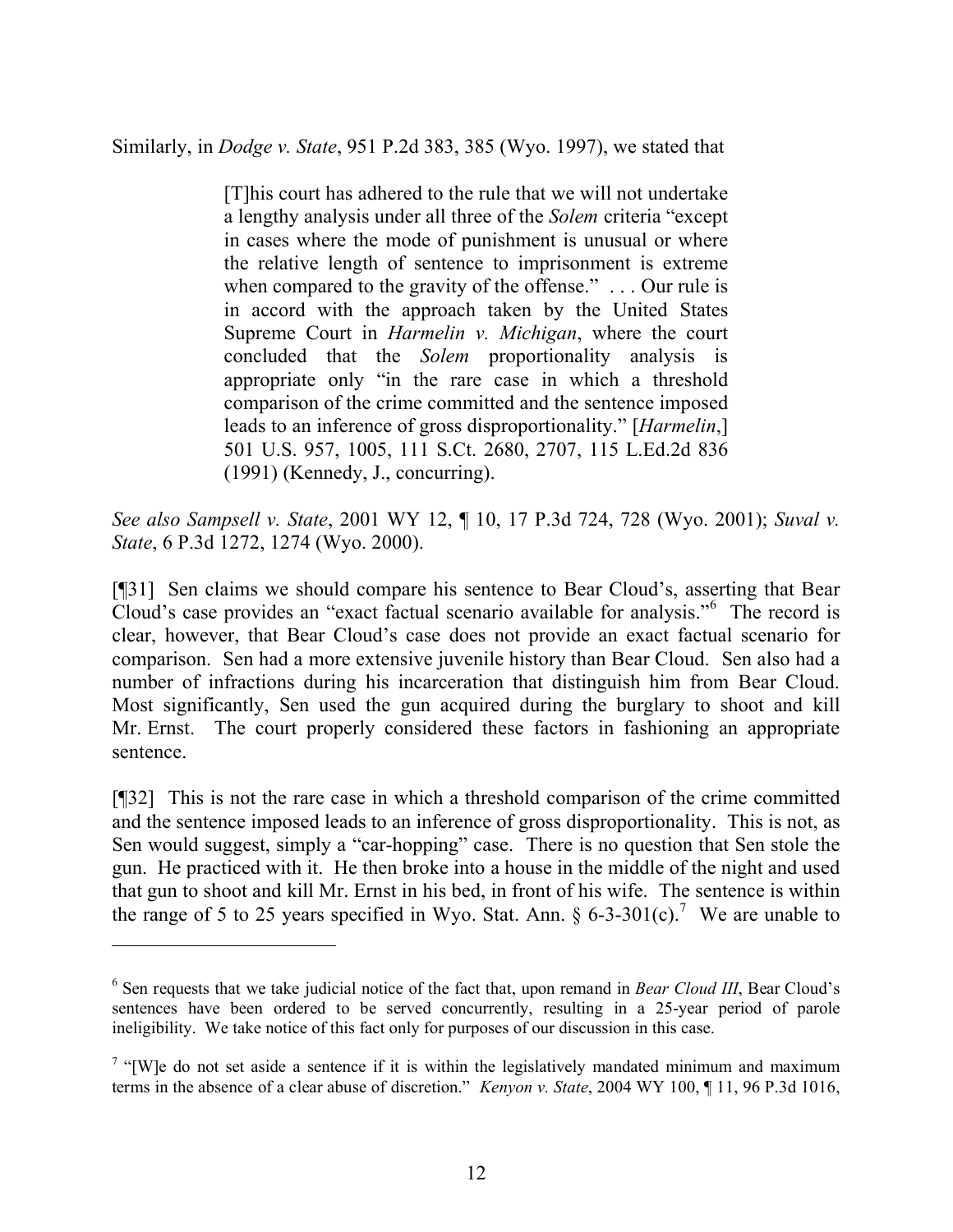conclude the sentence of 10 to 25 years is extreme under these circumstances. Accordingly, we need not consider the sentences imposed on other criminals in this or other jurisdictions.

[¶33] Finally, we find no merit in the claim that the district court did not consider Sen's status as a juvenile in determining an appropriate sentence. The district court evaluated evidence relating to Sen's criminal history as a juvenile, his family and home environment, his mental and emotional development, and his potential for rehabilitation. This evidence included four psychological evaluations, as well as testimony from his family members and several expert witnesses. After considering that evidence, the court concluded that a life sentence without the possibility of parole was "inappropriate." There is no indication in the record that the district court did not consider the evidence relating to Sen's youth in issuing the sentence for aggravated burglary or in imposing the entire sentencing package.

[¶34] Ultimately, the district court had broad discretion to sentence within the minimum and maximum sentence mandated. *Kenyon*, ¶ 12, 96 P.3d at 1022. The record reveals the sentencing court took account of Sen's age in deciding to impose the 10- to 25-year sentence and set forth detailed reasons for its decision, none of which were arbitrary or unreasonable. We find no Eighth Amendment violation with respect to the aggravated burglary sentence.

[¶35] Affirmed.

 $\overline{a}$ 

1021 (Wyo. 2004) (quoting *Young v. State*, 904 P.2d 359, 362 (Wyo. 1995)).